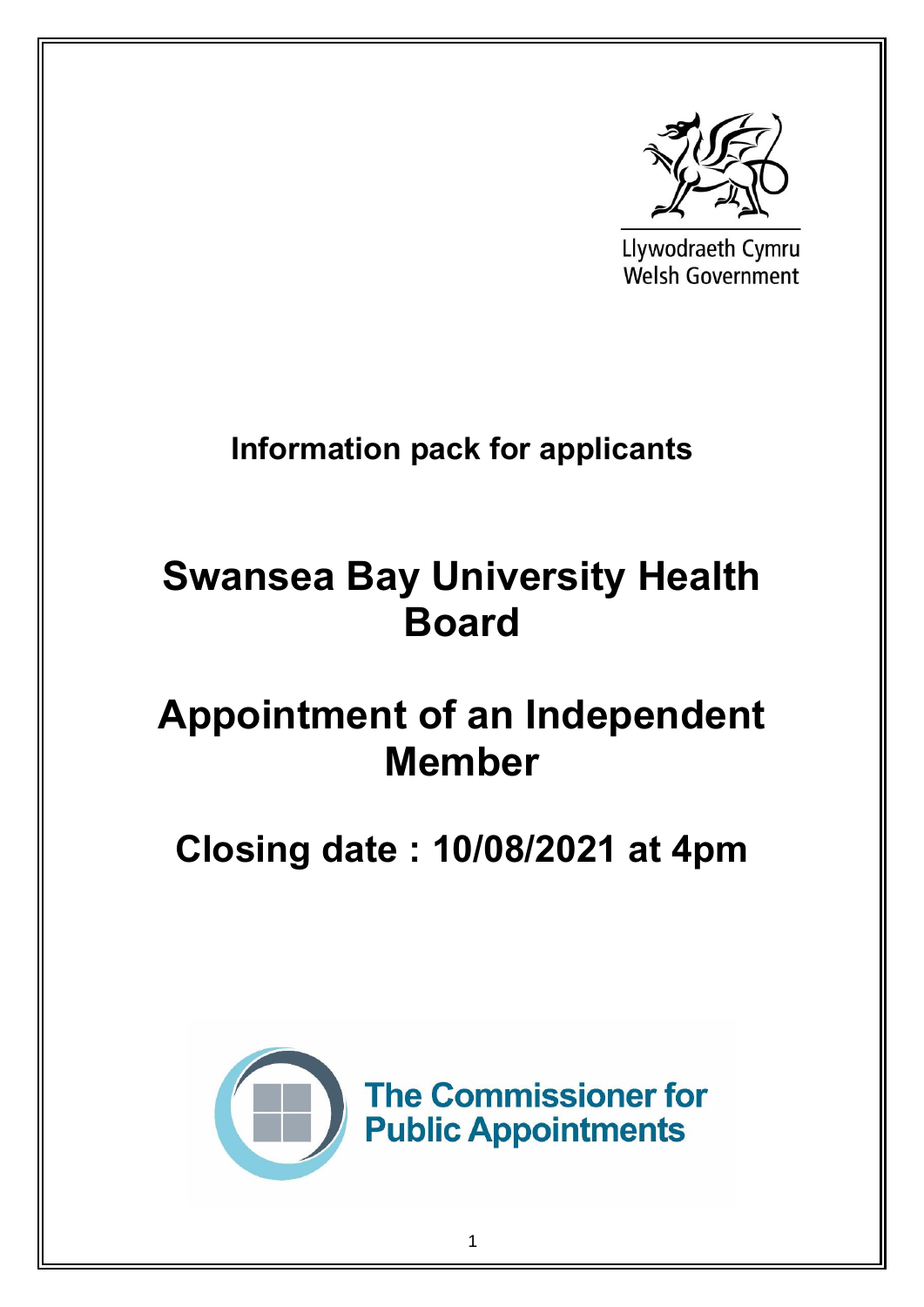| <b>Swansea Bay University Health Board</b>                |         |
|-----------------------------------------------------------|---------|
| <b>Contents</b>                                           |         |
|                                                           | Page    |
| <b>Making an Application</b>                              | $2 - 4$ |
| Annex A: The role of Chair / Member                       | $5-6$   |
| Annex B: The role and responsibilities of Swansea Bay UHB | 7       |
| <b>Annex C: The selection process</b>                     | $8 - 9$ |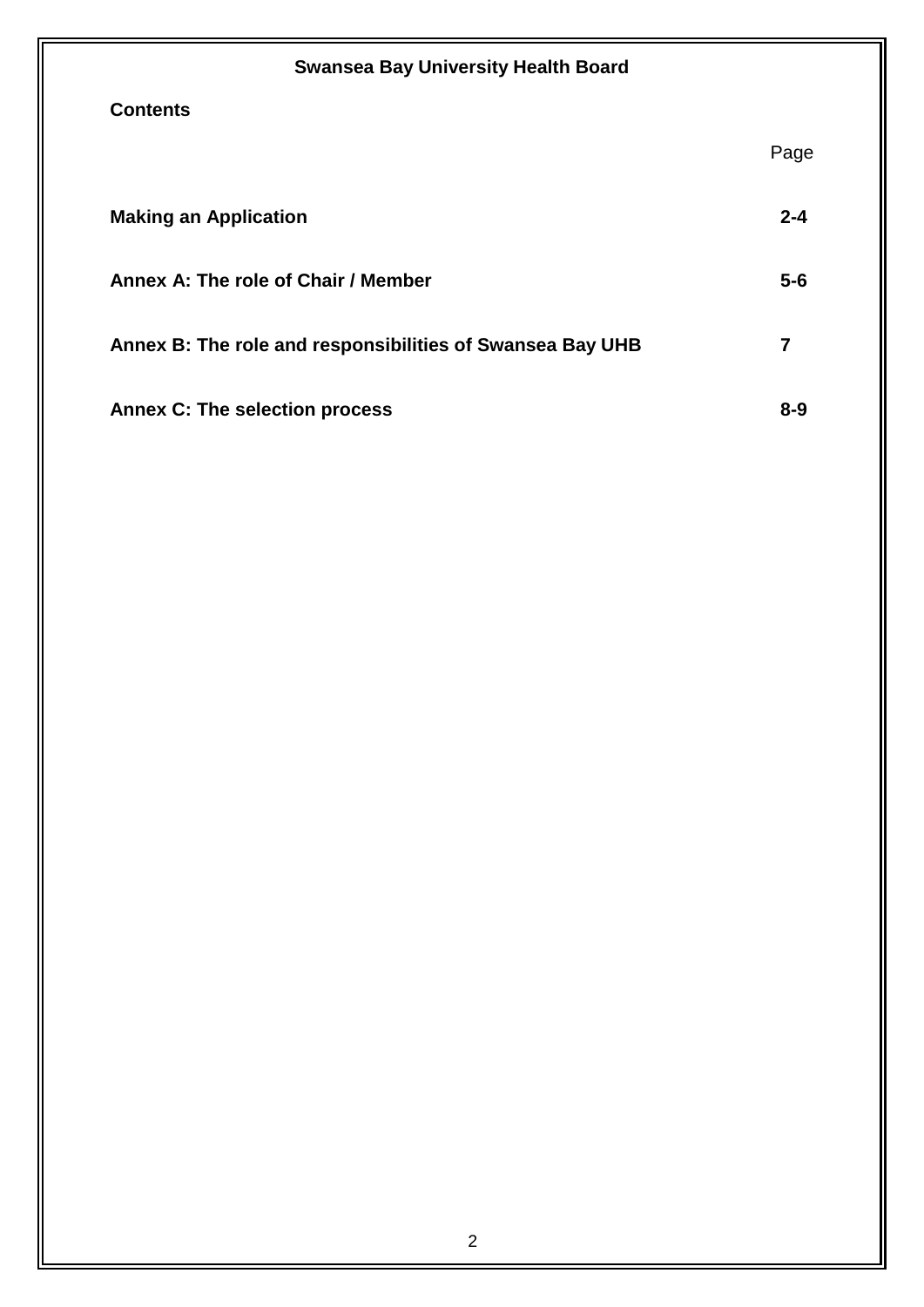## **Making an application**

Thank you for your interest in the appointment of an independent member to the Swansea Bay University Health Board. This is a fantastic opportunity to share your talents and expertise to make a positive difference to the lives of people across Swansea Bay. As well as playing a full and active role in the governance of the Health Board you will bring specialist experience gained at a senior level in a large organisation in at least one of the following areas: finance, organisational development/people, consumer facing services, estates and business intelligence. The attached Annexes provide details on the role of the Independent Member and the person specification, the role and responsibilities of Swansea Bay University Health Board and the selection process.

To make an application please visit the Welsh Government public appointment website here [https://cymru-wales.tal.net/vx/lang-en-GB/mobile-0/appcentre-3/brand-](https://cymru-wales.tal.net/vx/lang-en-GB/mobile-0/appcentre-3/brand-2/candidate/jobboard/vacancy/7/adv/)[2/candidate/jobboard/vacancy/7/adv/.](https://cymru-wales.tal.net/vx/lang-en-GB/mobile-0/appcentre-3/brand-2/candidate/jobboard/vacancy/7/adv/)

To apply for this role, click on the Swansea Bay University Health Board independent member vacancy and click on 'Apply' at the bottom left hand corner. The first time you apply for a post, you will need to complete a registration form for the Welsh Government's online application system. You will only need to register once, and you will be able to keep yourself updated on the progress of your application, and any other applications you make, via your registered account.

Once you've registered, you'll be able to access the application form. To apply you will need to upload a personal statement and CV to the 'Reasons for applying' section of the online application form.

## **Personal Statement**

The personal statement is your opportunity to demonstrate how you meet each of the Essential criteria set out in the person specification. How you choose to present the information is up to you. However, you should aim to provide detailed examples that demonstrate how your knowledge and experience matches each of the criteria, and which describe what your role was in achieving a specific result. It will also benefit the selection panel if you can be clear which particular evidence you provide relates to which criteria. Providing separate paragraphs in relation to each criterion is common practice.

Please limit your personal statement to two pages. Your application may be rejected if you exceed this limit.

## **CV**

Please ensure your CV includes brief details of your current or most recent posts and the dates you occupied these roles. Please identify any past or present Ministerial appointments.

## **References**

Please provide two referees (for example employer and personal) who will be contacted for successful candidates only.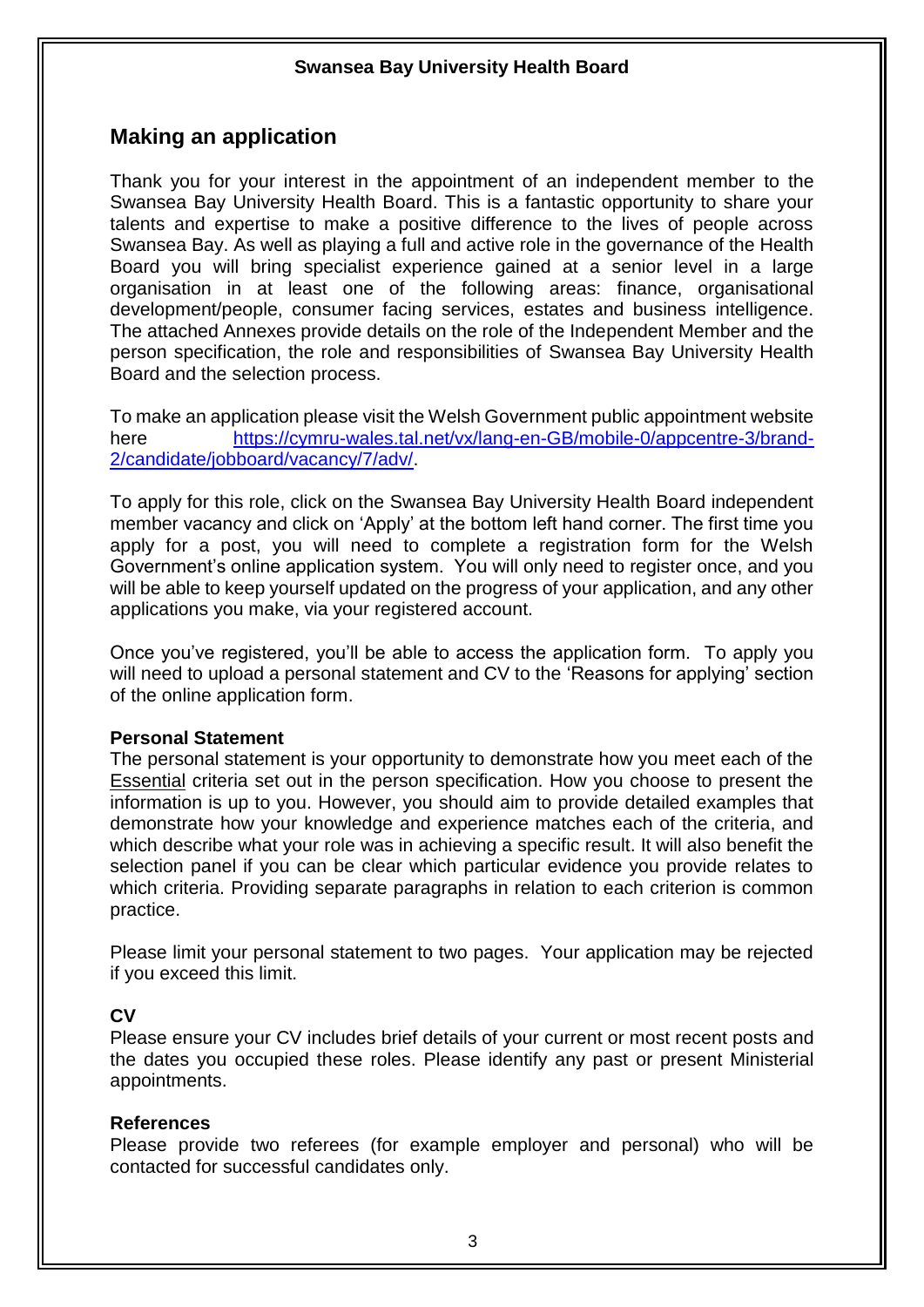| Indicative timetable |            |
|----------------------|------------|
| Closing date:        | 10/08/2021 |
| Shortlisting:        | 16/08/2021 |
| Interviews:          | 27/09/2021 |
|                      |            |

## **Diversity Statement**

The Welsh Government believes that public bodies should have board members who reflect Welsh society - people from all walks of life - to help them understand people's needs and make better decisions. This is why the Welsh Government is encouraging a wide and diverse range of individuals to apply for appointments to public bodies. Applications are particularly welcome from all under-represented groups including women, people under 30 years of age, black, Asian and minority ethnic people, disabled people, and lesbian, gay, bisexual and transgender people.

## **Disability Confident**

The Welsh Government accepts the social definition of disability, in which it is recognised that barriers in society act to disable people who have impairments or health conditions or who use British Sign Language. We are committed to removing barriers so that all staff can perform at their best. The Equality Act 2010 uses the medical definition of disability ("a physical or mental impairment which has a substantial and long-term impact on a person's ability to carry out normal day to day activities").

We guarantee to interview anyone who is disabled whose application meets the minimum criteria for the post. By 'minimum criteria' we mean that you must provide us with evidence in your application which demonstrates that you generally meet the level of competence for the role and any qualifications, skills or experience defined as essential.

If you would like a guaranteed interview, please contact Public Appointments Team by email [PublicAppointments@gov.wales](mailto:PublicAppointments@gov.wales) to let them know.

If you have an impairment or health condition, or use British Sign Language and need to discuss reasonable adjustments for any part of this recruitment process, please contact Public Appointments team as above as soon as possible and a member of the team will contact you to discuss your requirements and any questions you may have.

## **Contacts:**

For further information regarding the selection process, please contact:

Public Appointments Team Public Bodies Unit Email: [publicappointments@gov.wales](mailto:publicappointments@gov.wales)

For further information regarding the role of the independent member, please contact Emma Woollett, Chair of Swansea Bay University Health Board. Tel: (01639) 683379 Email: [Emma.Woollett@wales.nhs.uk](mailto:Emma.Woollett@wales.nhs.uk)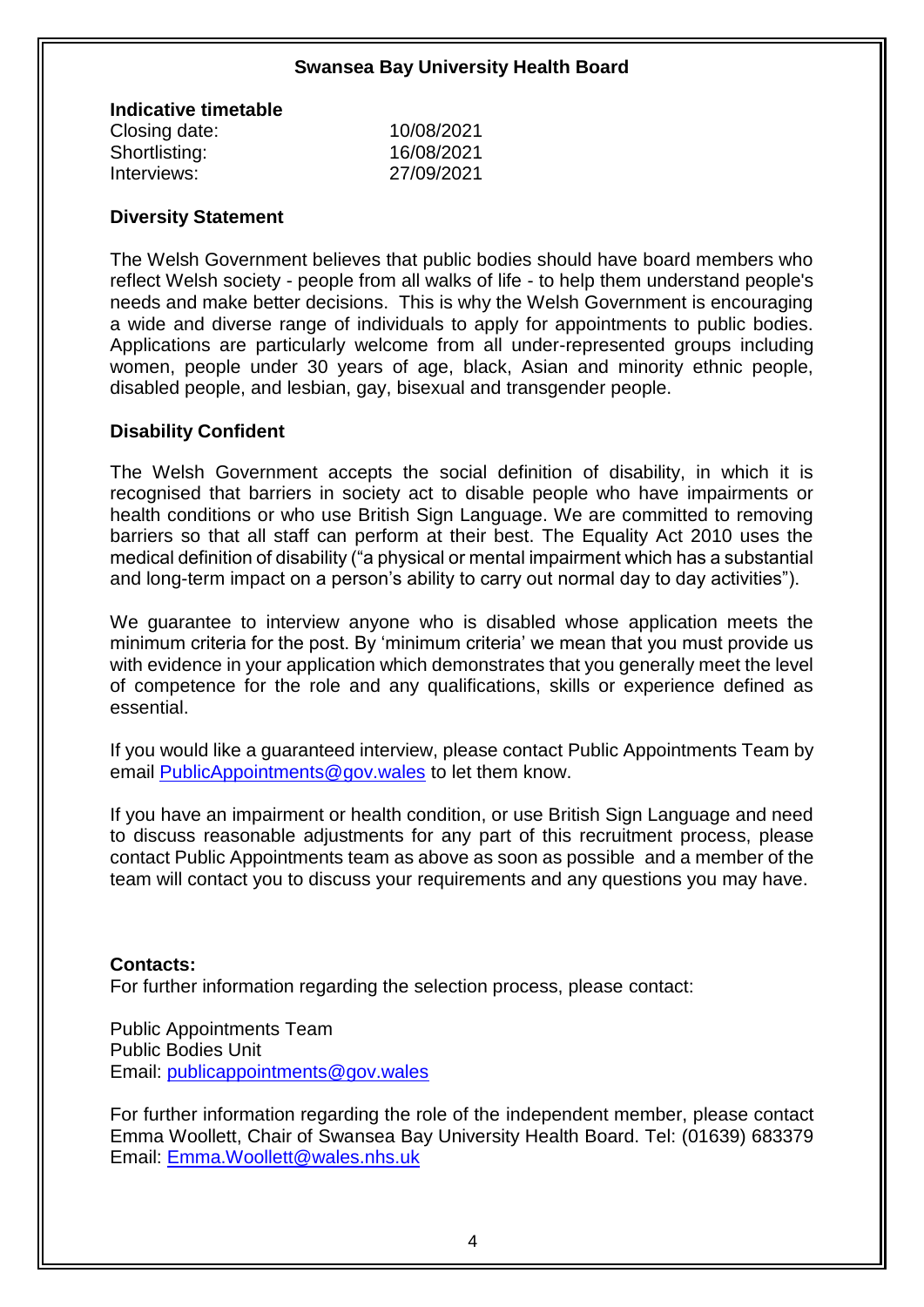For further information about Swansea Bay University Health Board, you may wish to visit the Health Board's internet web site: <http://www.wales.nhs.uk/sitesplus/863/home>

If you need any further assistance in applying for this role, please contact [publicappointments@gov.wales.](mailto:publicappointments@gov.wales)

For further information about Public Appointments in Wales, please visit [www.gov.wales/publicappointments](http://www.gov.wales/publicappointments)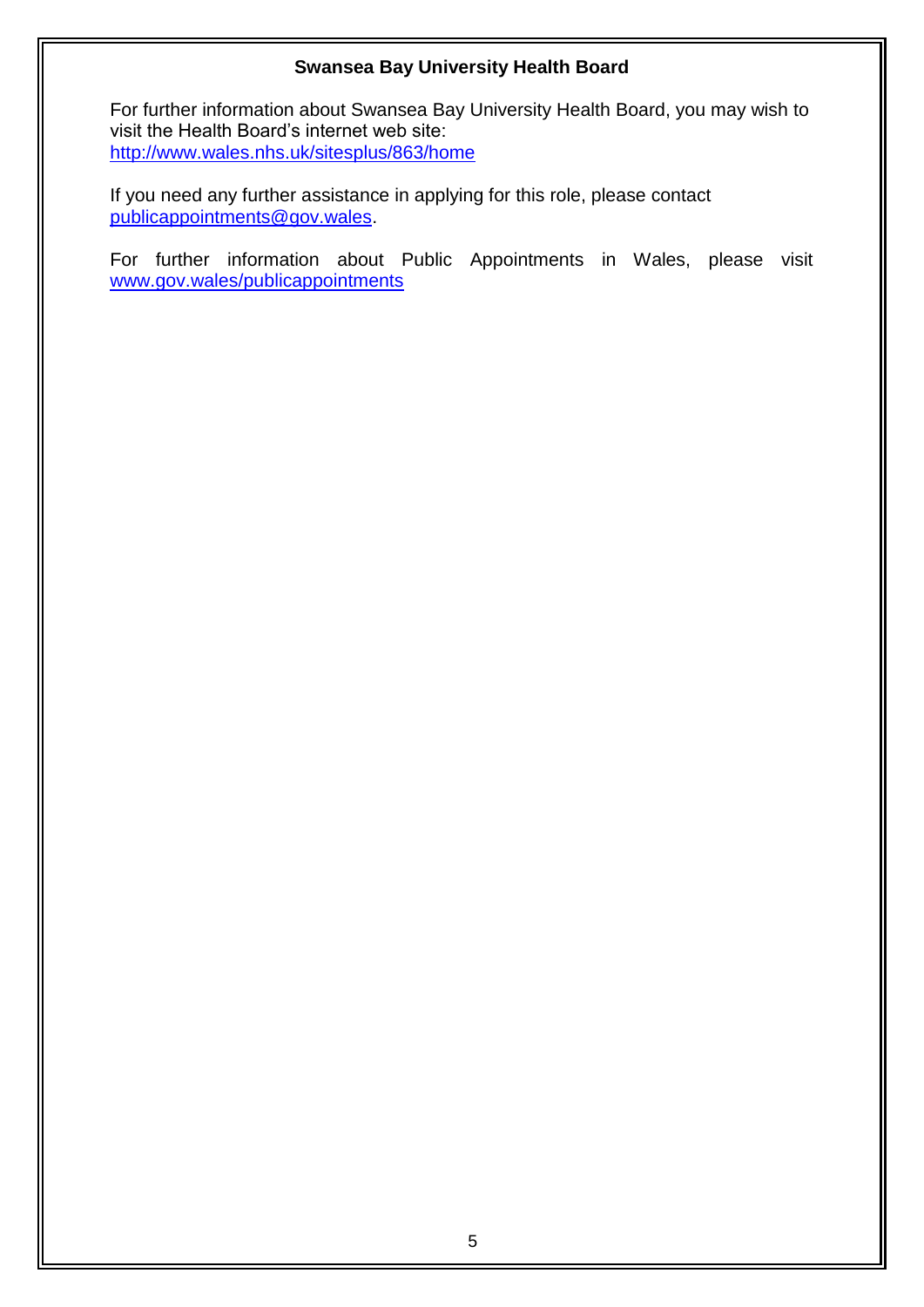#### **Annex A**

## **Appointment of an Independent Member of the Swansea Bay University Health Board**

## **Role description and person specification**

## **Role Description**

This is a fantastic opportunity to use your skills and experience to make a difference to the lives of people and communities served by Swansea Bay University Health Board. As a member of the Board, you will:

- **Play a full and active role in the governance of the Health Board**, both clinical and corporate. You are expected to bring to the Board an independent judgement on issues of financial and operational performance, key appointments, looking ahead and accountability;
- **Contribute to bringing the Board's strategic vision to life,** based upon your independence, past experience and knowledge, and your ability to stand back from the day to day operational management;
- **Contribute and accept corporate decisions** to ensure a joined up, robust and transparent decision making process by the Board;
- Be expected, in time, to **fully understand the business** through active involvement to enable the effective performance of the Health Board;
- **Work closely with other public, private and voluntary organisations** and will make sure that the views of patients, carers and families are fully involved in helping to shape, develop and improve services;
- **Support the Chair in developing an effective unitary board**.

## **Person specification**

It is **Essential** the Independent Member will demonstrate the following qualities:-

## **Questions to answer as part of your application in your personal statement in no more than 2 sides of A4.**

- 1. Please give details of your experience of leading and developing an organisation at senior board level or equivalent and the relevant areas of specific expertise you would bring to this role.
- 2. Through a specific example, please demonstrate your previous experience in finance or internal control and of holding others to account while maintaining good relationships.
- 3. Please describe the ways in which you have contributed to the development and delivery of strategy, either as an executive with responsibility or as a non executive with oversight.
- 4. Please demonstrate your knowledge and understanding of health and care issues in the context of Swansea Bay University Health Board at community, local authority and national levels.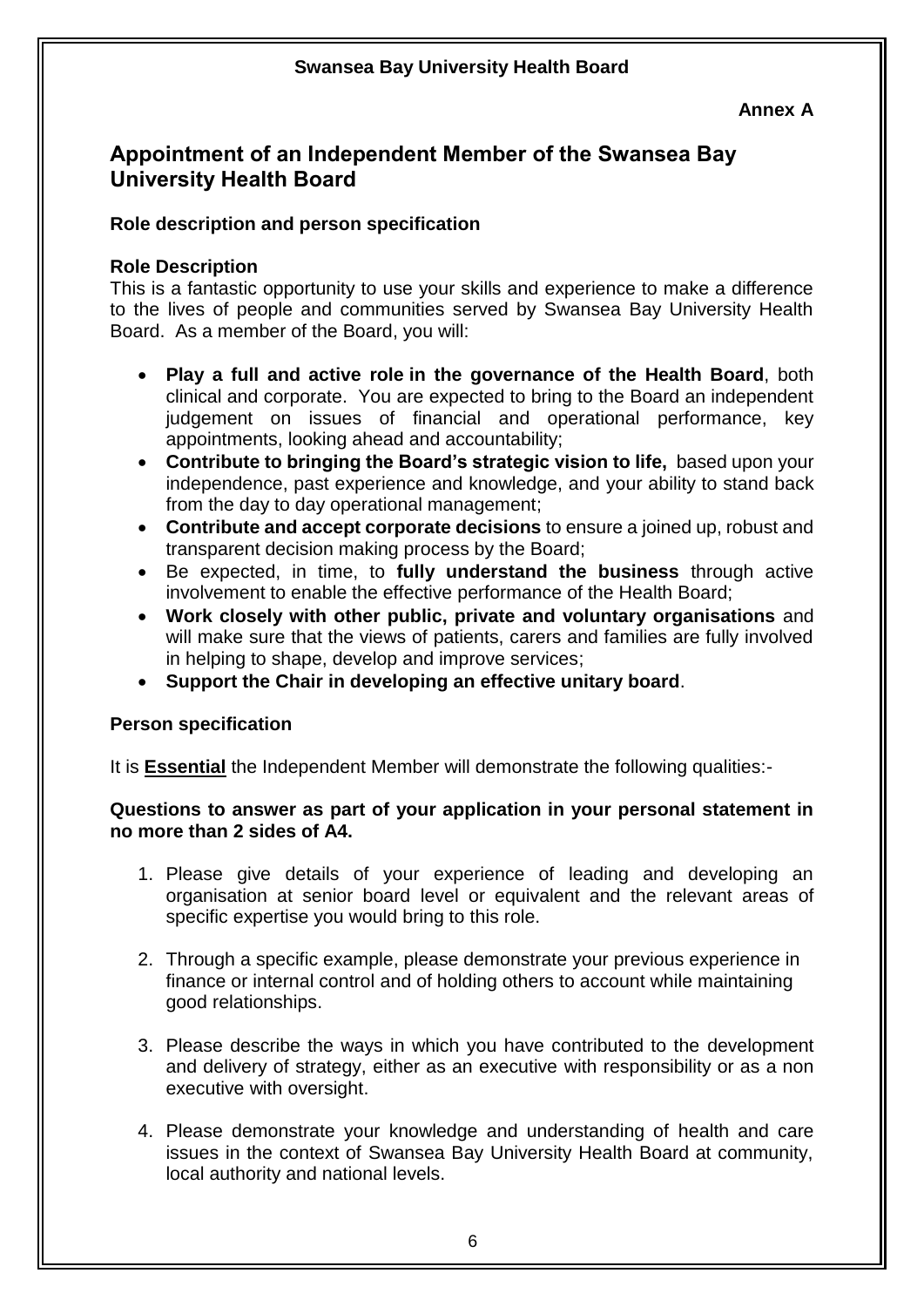5. Please provide evidence of your interpersonal skills to demonstrate personal impact and ability to work as a team.

## **Knowledge & Experience**

- Relevant and recent experience in at least one of the following areas, gained at a senior level in a large organisation: finance, internal control, organisational development/people, consumer facing services, estates and business intelligence.
- Experience of contributing effectively at a board and an understanding of what is needed to support the development of a unitary board;
- Experience of overseeing effective delivery of service priorities and an understanding of when and how to require more detail without losing the perspective of an independent (non executive) member;

## **Personal Attributes & Skills**

You will need to be able to demonstrate the following:-

- Ability to analyse complex information and contribute to sound decision making;
- Excellent communication skills, with the ability to be clear and succinct, and to be able to engage with people at all levels;

Candidates must also demonstrate:-

- A clear understanding and commitment to equality and diversity.
- A clear understanding and commitment to Nolan's 'Seven Principles of Public Life'.

A link to our values is attached below.

## <http://www.wales.nhs.uk/sitesplus/863/page/79228>

To be considered, you must be able to demonstrate that you have the qualities, skills and experience to meet the person specification.

The Chair of Swansea Bay University Health Board is happy to discuss the role and person specification with applicants on request. Please see page five for contact details.

#### **Welsh Language**

Welsh language skills are desirable for this appointment. All candidates will be expected to display empathy towards the language and demonstrate leadership to strengthen bilingual service provision within the NHS in Wales.

## **Key facts about the post**

Time Commitment: 4 days per month

Location: Baglan, Port Talbot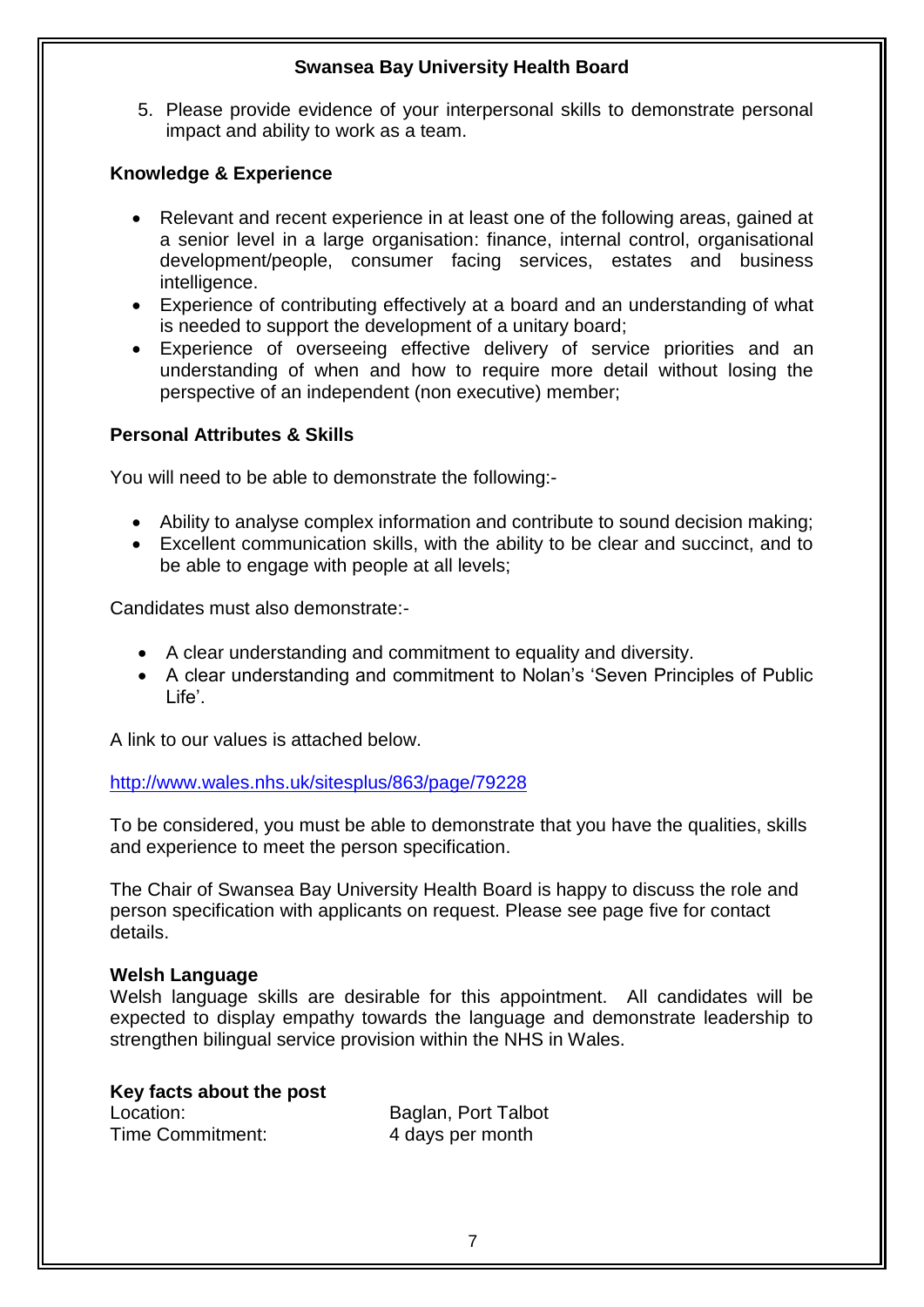| Tenure of office: | initial appointment will be for a period of up to 4<br>years, however, this will be subject to the Ministers |
|-------------------|--------------------------------------------------------------------------------------------------------------|
|                   | agreement.                                                                                                   |
| Remuneration:     | £15,936 per year, plus travel and other reasonable                                                           |
|                   | expenses within reasonable limits.                                                                           |

## **Eligibility**

The eligibility requirements for members of Local Health Boards in Wales are specified in Schedule 2 of The Local Health Boards (Constitution, Membership and Procedures (Wales) Regulations 2009. Applicants should refer to this to ensure they are eligible to apply for the role. The relevant Schedule can be accessed as follows:

<https://www.legislation.gov.uk/wsi/2009/779/schedule/2/made>

## **Applicants are also not eligible for the role if they are:**

A current board member of another health service body in Wales, where:

- the tenure will not have ended prior to commencement in this position if appointed, or
- the intention is not to resign from that position if appointed.

Applicants should also note that being a member of Swansea Bay University Health Board is a disqualifying post for membership of the National Assembly for Wales under the National Assembly for Wales (Disqualification) Order 2015.

## <http://www.legislation.gov.uk/uksi/2015/1536/contents/made>

If you are successful, you will receive a letter from the Minister for Health and Social Services appointing you as an Independent Member of Swansea Bay University Health Board, which will confirm the terms on which the appointment is offered.

Your appointment will be subject to a reference check undertaken by the Welsh Government's Public Bodies Unit and other relevant checks, for example Data Barring Service (DBS) and eligibility to undertake the role of a Director. These checks will be undertaken by the NHS Wales Shared Services Partnership.

Attendance at the NHS Wales Independent Member Induction Programme is mandatory on appointment and you will be required to attend the next available course.

## **Conflict of Interests**

When applying you will be asked to declare any private interests which may, or may be perceived to, conflict with the role and responsibilities as independent member of Swansea Bay University Health Board including any business interests and positions of authority outside of the role in Swansea Bay University Health Board.

Any conflicts of interest will be explored at interview. If appointed, you will also be required to declare these interests on a register which is available to the public.

**Due Diligence**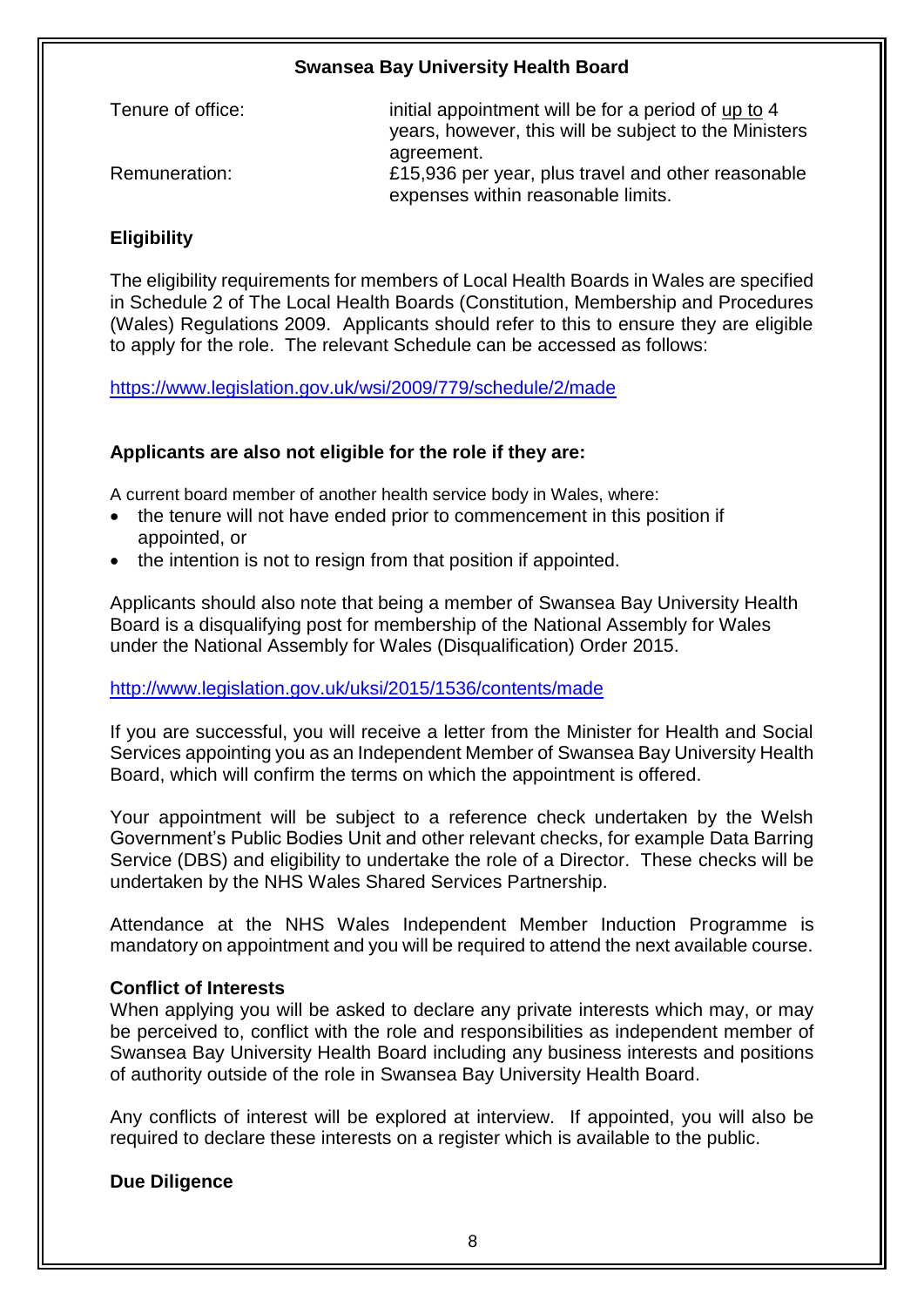Welsh Government Public Bodies Unit will undertake due diligence checks on all candidates successfully sifted to interview. This will include, but not necessarily be limited to social media and Internet searches. As a result, you may be asked questions at interview in relation to any due diligence findings.

## **Standards in public life**

You will be expected to demonstrate high standards of corporate and personal conduct. All successful candidates will be asked to subscribe to the Code of Conduct for Board Members of Public Bodies, you can access this document at:

[https://www.gov.uk/government/publications/code-of-conduct-for-board-members-of](https://www.gov.uk/government/publications/code-of-conduct-for-board-members-of-public-bodies)[public-bodies](https://www.gov.uk/government/publications/code-of-conduct-for-board-members-of-public-bodies)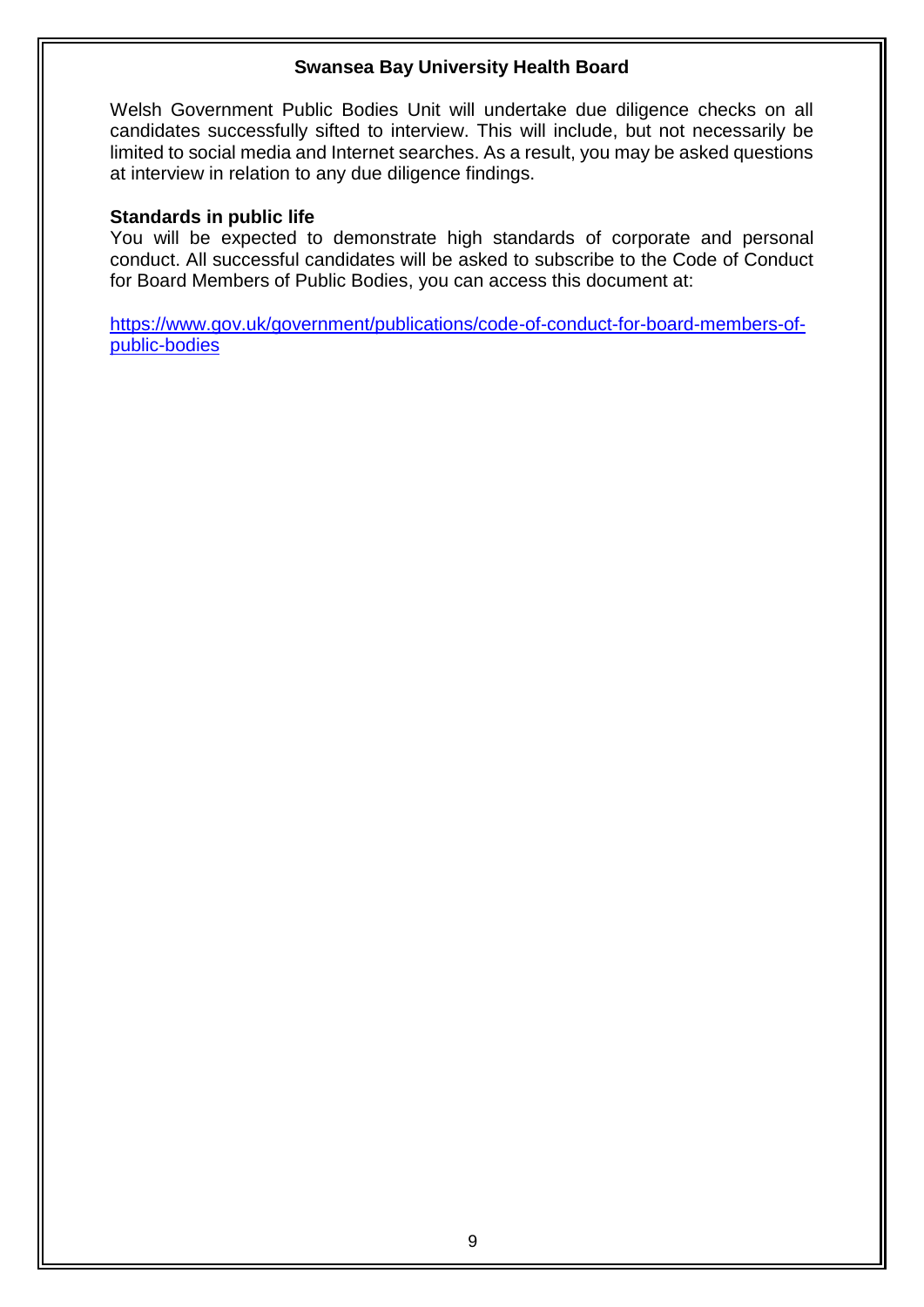## **Annex B**

## **The role and responsibilities of Swansea Bay University Health Board**

## **Background**

This is an exciting opportunity to make a contribution to local health services, aligned with the Strategic direction of NHS Wales.

Swansea Bay University Health Board (formerly Abertawe Bro Morgannwg University Health Board [ABMU]) was created on April 1, 2019 after responsibility for providing healthcare services in the Bridgend County Borough Council area passed from ABMU to the new Cwm Taf Morgannwg University Health Board.

Swansea Bay University Health Board covers a population of around 390,000 people, has an annual budget of over £1 billion and employs around 12,500 staff, 70% of whom are involved in direct patient care. We provide integrated care for patients and deliver tertiary, acute, intermediate, mental health, community and primary care services to people in Swansea and Neath Port Talbot.

In addition, we provide a large range of regional and sub-regional services including cardiac surgery and burns and plastic surgery for patient in the South West of England, forensic mental health for South Wales and learning disability services from Swansea to Cardiff as well as for the Rhondda Cynon Taf and Merthyr Tydfil areas.

Primary Care Services are provided through general practitioners, opticians, community pharmacists and dentists who all operate as independent contractors. Swansea Bay University Health Board manages GP Out-of-Hours Services and General Medical Services for Swansea prison.

Swansea Bay University Health Board has three acute hospitals providing a range of services:

- Neath Port Talbot Hospital in Port Talbot;
- Singleton Hospital in Swansea; and
- Morriston Hospital in Swansea.

There are also a number of smaller community hospitals primary care resource centres providing important clinical services to residents outside the three main acute hospital settings.

We have an ambitious organisational strategy, closely aligned to the progressive policy and legislative landscape in Wales, including a shift to prevention and primary care, close integration with social services and the Wellbeing of Future Generations Act.

The Health Board has developed strong partnerships with neighbouring health boards, local authorities, the 3<sup>rd</sup> sector and others. These includes Swansea University with whom we strive to develop a research and education-driven culture, working in close partnership with Swansea University, its College of Medicine, Human and Health Science, and the Institute of Life Science.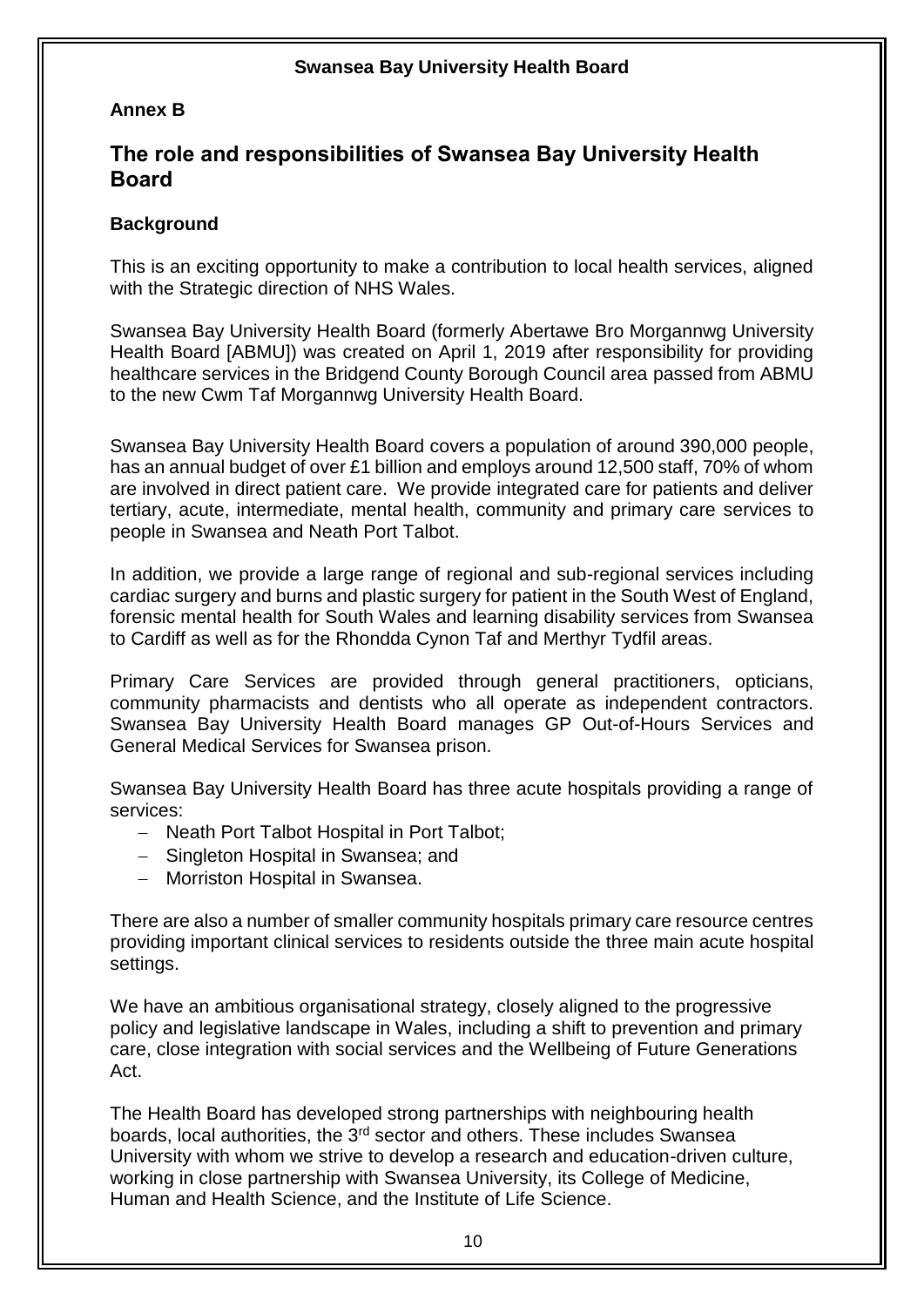Swansea Bay University Health Board is currently involved in an exciting project with Swansea University and Hywel Dda Health Board called a Regional Collaboration for Health (ARCH). This is health and science working together, to improve the health, wealth and wellbeing of the people of South West Wales.

## **The role of the Board**

The three key roles through which the board of the Swansea Bay University Health Board demonstrates leadership within its organisation are:-

- Formulating strategy.
- Ensuring accountability by holding the organisation to account for the delivery of the strategy and through seeking assurance that systems of control are robust and reliable
- Shaping a positive culture for the Board and the organisation.

## **The role of the Board member focuses on four key areas:-**

- **Strategy –** to contribute to strategic development and decision-making
- **Performance –** to ensure that effective management arrangements and an effective team are in place at the top level of the organisation. To help clarify which decisions are reserved for the Board and then ensure that the rest are clearly delegated and to hold management to account for its performance in meeting agreed goals and objectives through purposeful challenge and scrutiny, and to monitor the reporting of performance
- **Risk** to ensure that financial information is accurate and that financial controls and systems of risk management and assurance are robust and defensible
- **Behaviour** to live up to the highest ethical standards of integrity and probity and comply fully with the Code of Conduct. Board members should demonstrate through their behaviour that they are focusing on their responsibilities to citizens, the organisations and its stakeholders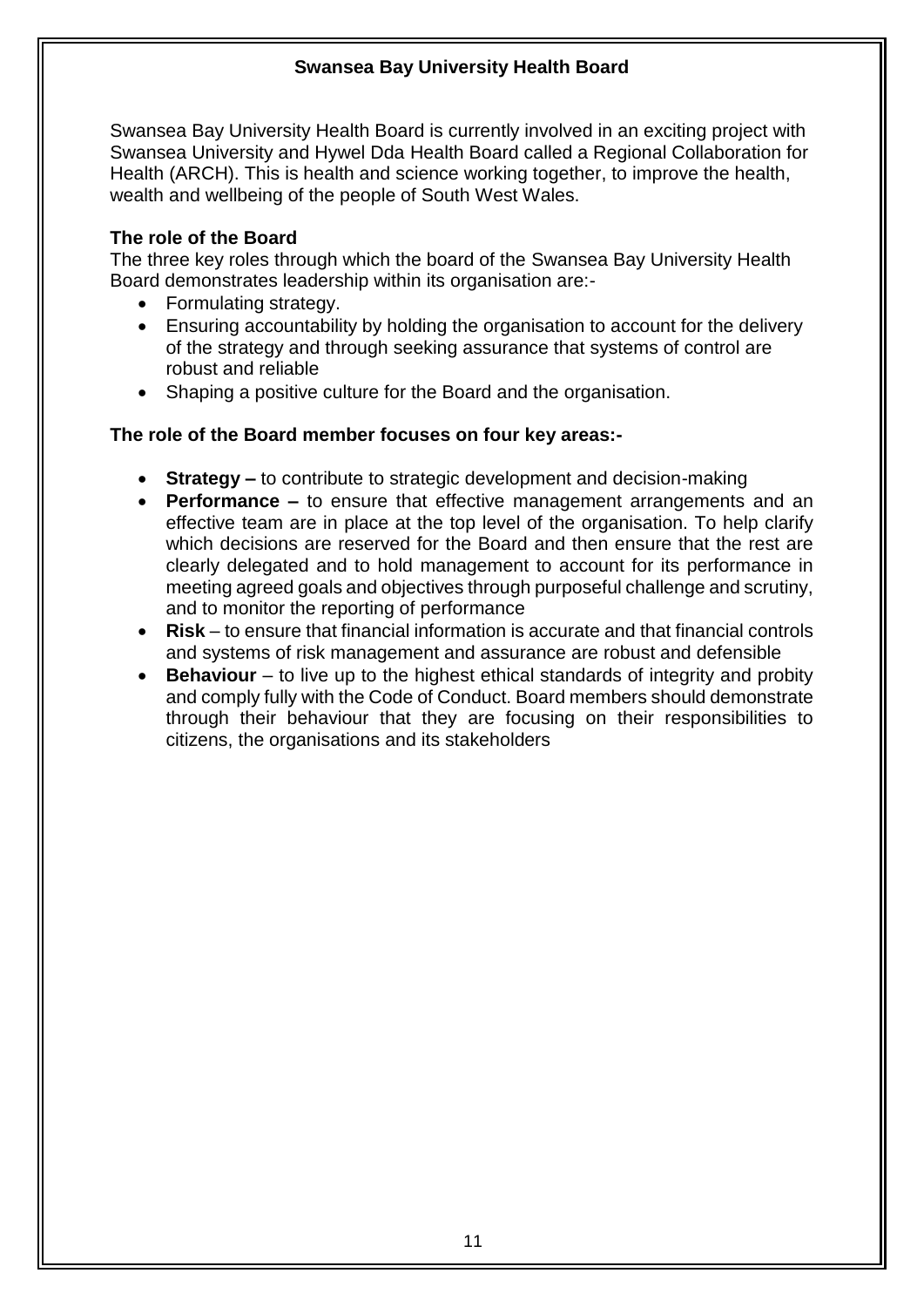## **Annex C**

## **The selection process**

The interview panel will assess candidates' CVs and personal statements to determine who it believes best meet the criteria for the role, and who will be invited to interview. The panel will rely only on the information you provide in your CV and statement to assess whether you have the skills and experience required. Please ensure that you provide evidence to support how you meet all of the essential criteria.

The selection panel will be chaired by Emma Woollett, Chair of Swansea Bay l University Health Board and will also comprise of Ian Owen, Welsh Government and Michael Hearty, Associate Member of Hywel Dda University Health Board as the Independent Panel Member.

A stakeholder panel will be held in the morning, prior to the interview.

Your application may be "long-listed", subject to the volume of applications received, before it is passed to the shortlisting panel for consideration. You should be aware that in this situation, your application might not be considered in full by all of the panel.

We anticipate that during w/c 16/08/2021 the panel will have decided who will be invited to present to a stakeholder group and interview in w/c 27/09/2021.

It is our intention that interviews will take place in remotely via Microsoft Teams.

The panel will select for interview only the strongest applicants who it feels have demonstrated that they best meet the criteria set out in the person specification. However, if you have applied under the guaranteed interview scheme **and you meet the minimum essential criteria** for the post, you will also be invited for interview.

If you are invited to interview and if the interview date is not already provided in this information pack, we will aim to provide you with as much notice as we can of the interview date. If you are unable to make the arranged interview date, we will endeavour to re-arrange it but it might not be possible due to time constraints within the appointment timetable or selection panel availability.

You will receive email communication from Welsh Government's application centre to let you know whether or not you have been invited to be interviewed.

If invited to interview, the panel will question you about your skills and experience, asking specific questions to assess whether you **meet the criteria** set out for the post.

Candidates who the panel believe are 'appointable', will be recommended to Ministers who will make the final decision. The Minister may choose to meet with appointable candidates before making a decision. If they do, they will meet all candidates and in the presence of the panel chair or their nominated representative. There will be a time gap between interview and a final appointment decision being made. Candidates who have been interviewed will be kept informed of progress.